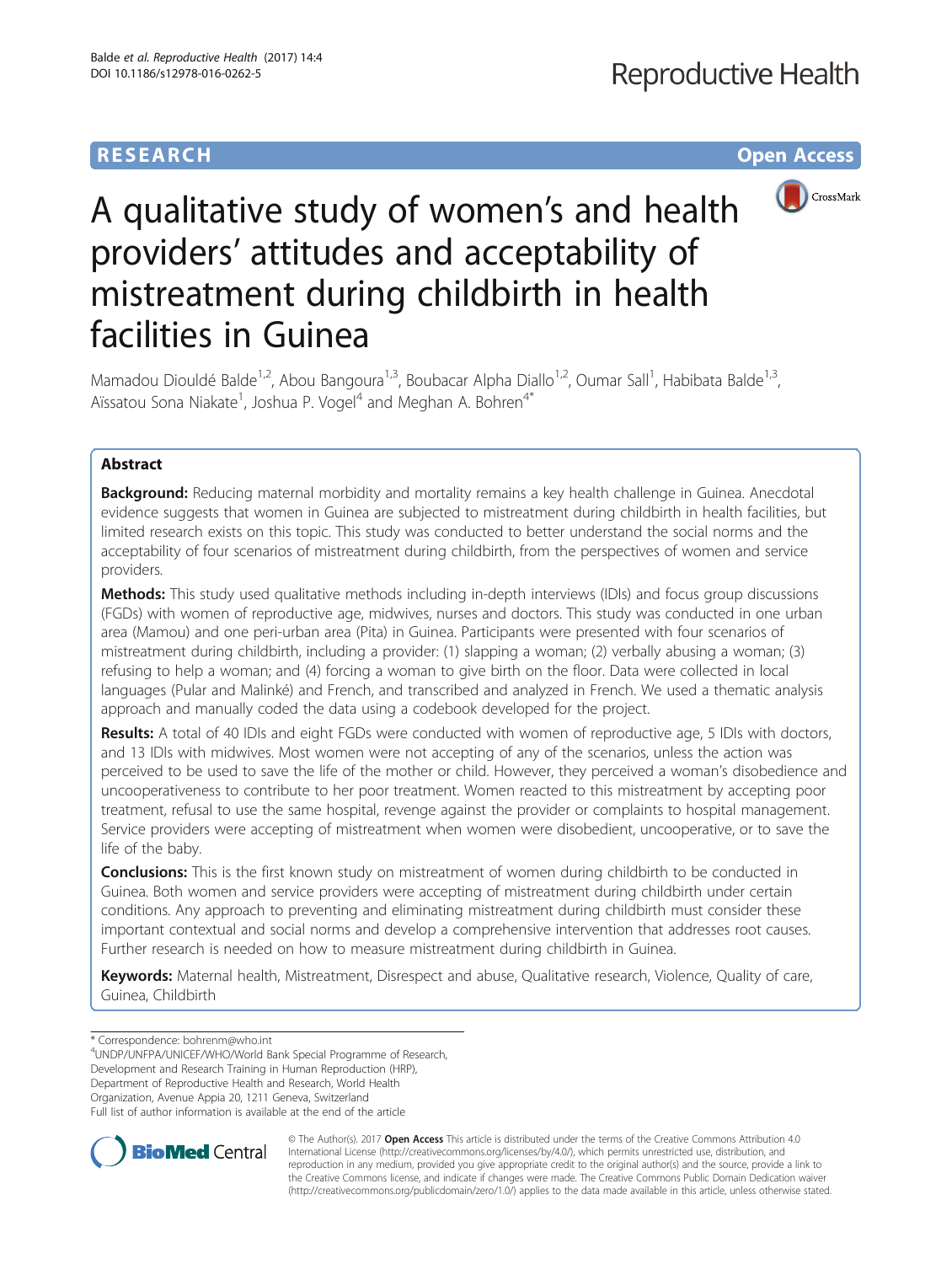## Plain English summary

Global research evidence suggests that women may be mistreated during childbirth; for example this may include slapping, pinching, verbal abuse, and discrimination. In Guinea, a country in West Africa, anecdotal evidence suggests that women are mistreated during childbirth in hospitals. In this study, we used qualitative methods (indepth interviews and focus group discussions) to explore how attitudes and social norms influence how women are treated during childbirth, from the perspectives of women and healthcare providers in Guinea. Research participants were presented with four scenarios detailing forms of mistreatment of women during childbirth: (1) a provider pinching or slapping a woman in labor; (2) a provider yelling or shouting at a woman in labor; (3) a provider refusing to help a woman in labor; and (4) forcing a woman to deliver on the floor of the hospital. Participants were asked if the scenario was acceptable, under what circumstances it would be acceptable, and how they would feel if it happened to them. Most women were not accepting of any of the scenarios, unless the action was perceived to be used to save the life of the mother or child. Service providers were accepting of mistreatment when women were disobedient, uncooperative, or to save the life of the baby. This study suggests that women in Guinea experience mistreatment during childbirth, and that they may be accepting of this mistreatment under certain circumstances. In order to prevent mistreatment during childbirth from happening in Guinea, these social norms must be taken into account.

# Background

Pregnancy and childbirth continue to place women at a substantial risk of mortality and morbidity, particularly in low- and middle-income countries (LMICs) [\[1](#page-11-0)]. Maternal mortality is defined as the death of a woman during pregnancy or in the 42 days after the termination of pregnancy from pregnancy-related causes [\[1](#page-11-0)]. A report from the World Health Organization estimates that 303,000 maternal deaths occurred in 2015, despite global efforts to reduce maternal mortality as part of the Millennium Development Goals (MDGs) [[1\]](#page-11-0). Maternal mortality in LMICs is approximately 20 times higher than high-income countries, and Sub-Saharan Africa accounts for almost two-thirds of the global burden of maternal mortality [\[1](#page-11-0)].

Improving quality of care during childbirth is an integral component of improving maternal health [\[2\]](#page-11-0). Quality of care includes both the provision of care (such as evidencebased clinical practices, information systems, and referral systems), as well as the *experience* of care (such as respect, communication and emotional support) [[2\]](#page-11-0). Quality care should be implemented with motivated healthcare providers in a health facility with adequate physical resources

[[2\]](#page-11-0). However, efforts to improve quality of care have historically focused on improving the provision of care, and research on how to improve women's experiences of childbirth care has been largely neglected.

Global evidence suggests that women may be mistreated during childbirth [[3\]](#page-11-0). For example this may include slapping, pinching, verbal abuse, lack of privacy and discrimination [[3](#page-11-0)]. In recent years, evidence from several sub-Saharan African countries, including Tanzania [[4, 5](#page-11-0)], Kenya [[6, 7](#page-12-0)], Nigeria [\[8](#page-12-0)] and Ghana [[9](#page-12-0)–[11\]](#page-12-0), suggests that mistreatment during childbirth may be a common occurrence, and may be exacerbated by certain characteristics of the woman, including age and HIV status. This work has been groundbreaking to better understand women's experiences of mistreatment during childbirth, as well as efforts to measure mistreatment that does occur, through observations of labor and childbirth, and follow-up surveys with women. Rominski and colleagues explored justifications for mistreatment during childbirth among midwifery students in Ghana and found that participants rationalized this type of care to help the mother and baby, and that there was no alternative to mistreatment during childbirth in their settings [[11](#page-12-0)]. In Guinea, anecdotal evidence from clinical practice and discussions with women suggests that women are often mistreated during childbirth. This anecdotal evidence has been supplemented by a qualitative study exploring women's and healthcare providers' perceptions and experiences of mistreatment during childbirth [[12\]](#page-12-0). Balde and colleagues found that both women and providers reported instances of physical abuse (pinching and slapping), verbal abuse, abandonment and neglect [[12](#page-12-0)]. Women also reported giving birth on the floor of the health facility, and giving birth without the presence of a skilled attendant [[12\]](#page-12-0). However, there is limited understanding of how social norms, acceptability and justification for mistreatment during childbirth influences its occurrence.

This study was conducted to explore and understand how women are treated during childbirth in health facilities, and is part of a multi-country study in Guinea, Ghana, Nigeria and Myanmar [[13](#page-12-0)]. In short, the study is comprised of a qualitative formative phase and a quantitative measurement phase, and aims to better understand how mistreatment during childbirth is occurring, contributing factors, and how to measure its occurrence. In Guinea, this study has been implemented in the prefectures of Mamou and Pita, in the administrative region of Mamou. This region is 300 km from Conakry, with a total regional population of 437,936 inhabitants. The urban center of Mamou is home to 30,982 people and has a regional hospital and 5 health facilities, and Pita has a population of 18,676 people.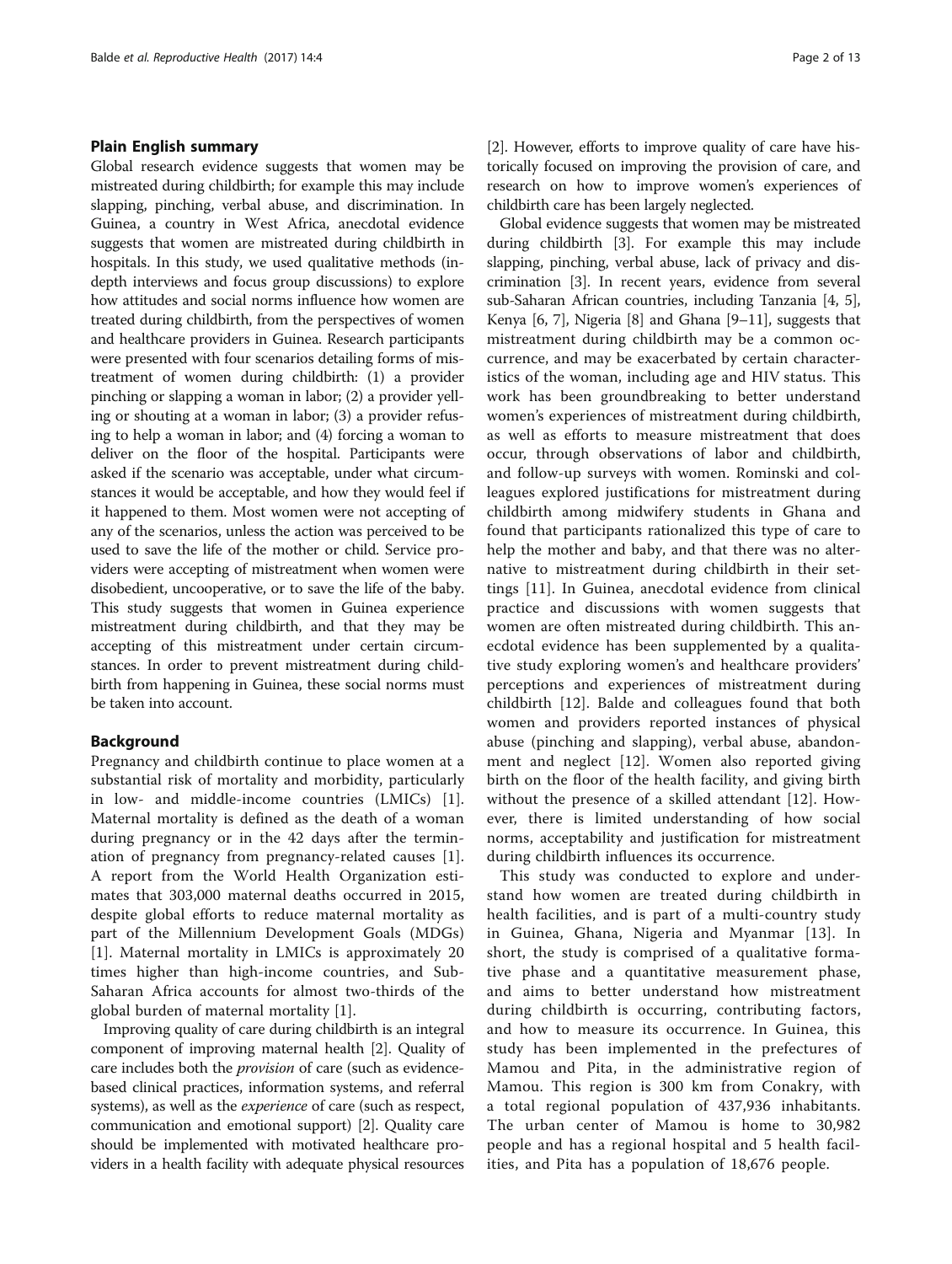This paper presents a qualitative analysis of the acceptability of the mistreatment of women while giving birth, according to women and service providers. Understanding how attitudes and social norms influence how women are treated is an important step to understand why women are mistreated during childbirth and how to prevent it from happening.

### Overview of women's health in Guinea

Maternal mortality in the Republic of Guinea has reduced over time, but remains an important challenge to improving maternal health. In 2005, maternal mortality accounted for 36% of deaths for women aged 15–49 years [\[14](#page-12-0)], while in 2012 it represented 28% of deaths for the same population [\[15](#page-12-0)]. Similarly, the maternal mortality ratio (MMR) decreased between 2005 and 2012, from 980 to 724 maternal deaths per 100,000 live births [[14, 15\]](#page-12-0), and women now have a lifetime risk of maternal mortality of 1 in 25 [\[16](#page-12-0)]. The 2012 Demographic and Health survey showed that across Guinea, 45% of childbirths are carried out with the skilled health workers, 25% with traditional providers, 18% by parents or friends and 7% without any assistance [\[15](#page-12-0)]. Violence against women is common in Guinea, with 92% of women aged 15 – 64 reporting ever experiencing violence and 40% experiencing violence in the previous twelve months [[17\]](#page-12-0). The primary drivers of violence against women in Guinea are gender imbalances in decision-making and economics, social tension and the feminization of poverty [\[18](#page-12-0)].

Key challenges to improving quality of care include improving the theoretical and technical knowledge of health workers, addressing health workforce shortages and better equipping the health facilities with necessary physical resources. The 2012 Demographic and Health Survey also concluded that to cover the needs of the population of Guinea, 2,263 midwives were needed, however currently only 409 midwives were employed nationally, a shortfall of 82% [\[15](#page-12-0)]. Although Ebola virus has affected Guinea since 2014, the study area was minimally affected by the outbreak.

# Methods

## Study sites

The two sites selected for this study (Mamou and Pita) are in the same administrative region. Mamou is an urban location with a regional hospital, and Pita is a peri-urban location with a prefectural (district-level) hospital. This study took place in these health facilities (both provide maternity services), as well as the communities that are within the facility catchment areas. Health indicators in the Mamou region are worsethan at the national level. For example, the maternal mortality ratio at the Regional Hospital of Mamou was 1172/100,000 live

births in 2015, and approximately one-third of women in Mamou give birth without any assistance [[19](#page-12-0)]. The mean age of first marriage for women is 17 years, compared to men at 26 years, and the total fertility rate is 5.4 (number of children born per woman), compared to the national fertility rate of 3.8 [\[15](#page-12-0)].

## Study participants, recruitment and sampling

Three groups of participants were identified for this study. First, in-depth interviews (IDIs) and focus group discussions (FGDs) were conducted with women of reproductive age (18–49). Inclusion criteria for women of reproductive age is: women with previous experience (previous 1 year for IDIs and previous 5 years for FGDs) of childbirth in a health facility and currently living in the facility catchment area. Community health workers identified women who met the inclusion criteria and helped connect the research assistants in person. FGDs were conducted separately for younger women (18 – 24 years) and older women  $(25 - 49$  years), to ensure that participants all had an opportunity to share their opinions and did not feel societal pressure to defer to their elders. Second, IDIs were conducted with midwives, nurses and doctors working on the maternity ward of the study facilities. Third, IDIs were conducted with facility administrators, such as the medical director or matron-in-charge. Quota sampling was used to achieve a purposive sample without random selection, with specific parameters to enhance variation in the sample. Participants were recruited until the pre-specified sample size was reached, and no new themes emerged from the data (data saturation). All potential participants were invited to participate and provide consent.

## Discussion guides

This study used a qualitative approach to data collection, with semi-structured IDI and FGD guides. The discussion guides were similar among the different groups of participants to allow for comparability of responses, and covered these topics, in the following sequence: (1) story of childbirth; (2) perceptions and experiences of childbirth occurring in health facilities; (3) elements and experiences of mistreatment during childbirth; (4) perceived factors influencing how women are treated during childbirth; (5) acceptability of scenarios of mistreatment during childbirth. Discussion guides were piloted with doctors, midwives and women, and refined during a training workshop for the research team. In order to build a relationship between the interviewer and the participant, each IDI and FGD started with more general questions about the childbirth experience, expectations of care and what supportive care means to them. Then, participants were asked if they, or a friend or family member, experienced anything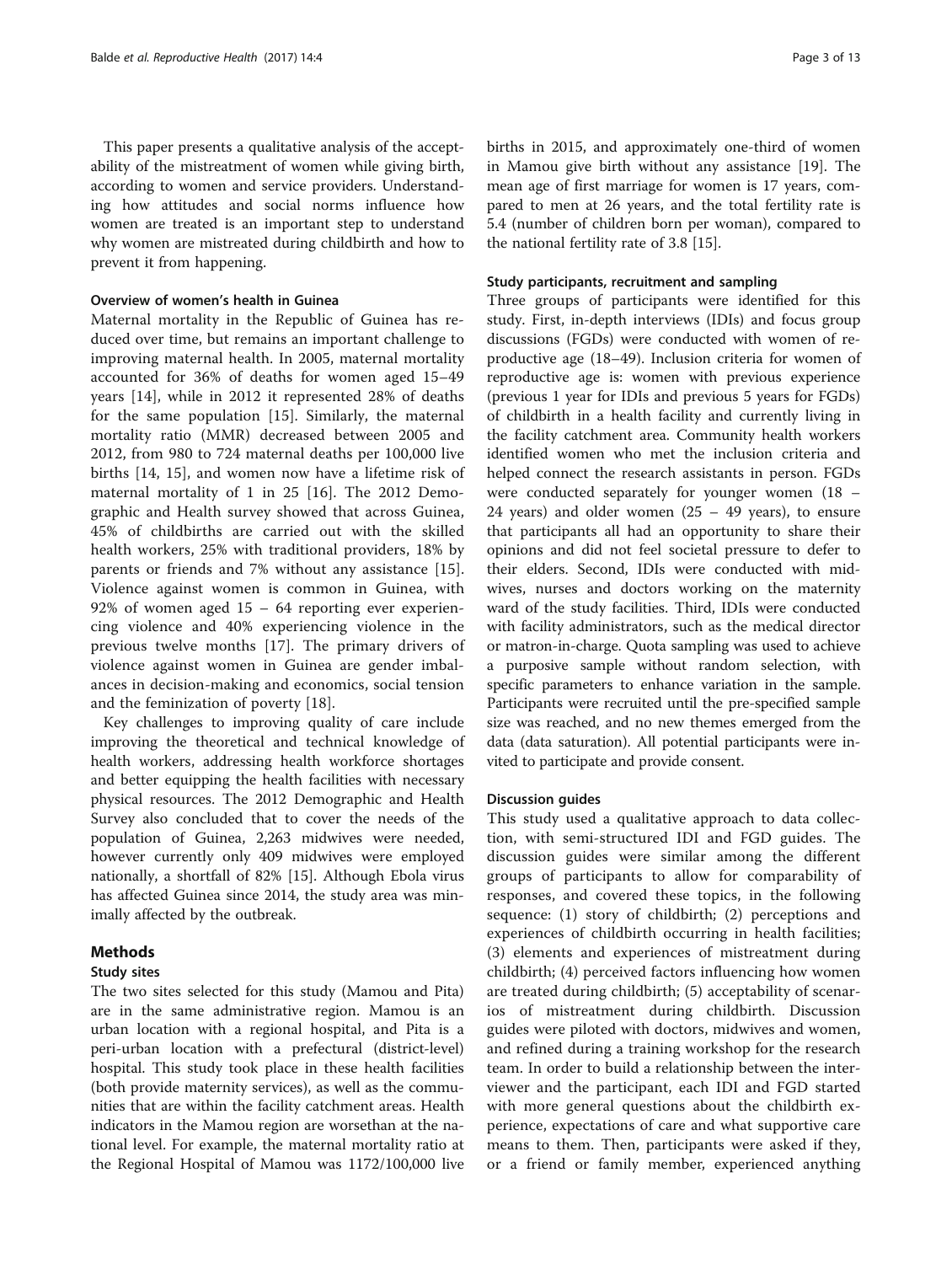during their childbirth that made them feel unhappy or uncomfortable. Participants were probed on who was involved in the incident, when and why it happened, and if they felt it was common to be treated in this way. Providers were asked the same questions, as well as whether they had seen or heard of any poor treatment of women during childbirth occurring in their work place. After personal experiences were shared, participants were presented with four scenarios that could be classified as mistreatment during childbirth, based on a systematic review [[3](#page-11-0)] and pilot testing with key stakeholders: (1) a provider pinching or slapping a woman in labor; (2) a provider yelling or shouting at a woman in labor; (3) a provider refusing to help a woman in labor; and (4) forcing a woman to deliver on the floor of the hospital. Participants were asked if the scenario was acceptable, under what circumstances (if any) it would be acceptable, and how they would feel if it happened to them (for women) or their female partner/sister (for men).

### Data collection and management

The research team for this study is a group of medical doctors and sociologists affiliated with Cellule de recherche en santé de la reproduction (CERREGUI). There were 10 data collectors in total, eight women and two men. Before starting data collection, there was a training workshop in Conakry for the research team. During the workshop, the study protocol and discussion guides were discussed in detail and interviewers were trained. All IDI and FGD discussion guides were pretested in order to evaluate, improve and adapt the discussion guides for the Guinea context. During data collection, IDIs and FGDs with women were conducted in private, quiet areas in the community, and data collectors were women only. IDIs with providers and administrators were conducted in a private room in the health facility. All participants were contacted once. IDIs and FGDs lasted approximately 60 – 90 min, and participants received a snack and drink to show appreciation for their time. All IDIs and FGDs were audio recorded, and transcribed verbatim from local language (Pular and Malinke), then translated to French by the research team. Data collection and transcription was four months in duration (June to September 2015).

## Data analysis

We used a thematic analysis approach, as described by Braun and Clark [\[20\]](#page-12-0). The analysis process started at an analysis workshop for the study teams from Guinea, Ghana and Nigeria. We used the typology of mistreatment during childbirth proposed by Bohren and colleagues [[3](#page-11-0)] to start building the codebook. The codebook was supplemented with codes emerging from the data and from the discussion guides. Coding was conducted manually using Microsoft Word by two researchers from CERREGUI with medical and sociology training, with the support of the research team. Throughout the research process, the researchers considered how their worldview and training may influence their interpretation of the results (reflexivity through discussions with the research team. These discussions started during study design, and continued throughout training workshops, data collection, and a data analysis workshop. Researchers were encouraged to consider how their own experiences of childbirth (or their partners', family members', or friends' experience of childbirth), their training and awareness of the topic may influence their interpretation of results, and how the results may influence their perspectives.

### Ethical and technical approvals

This study was approved by the le comité national d'éthique pour la recherche en santé (National Ethics Committee for Health Research) in Guinea (protocol number: 024/ CNERS/15). This study was also approved by the World Health Organization Ethical Review Committee (protocol number: A65880) and the World Health Organization Human Reproduction Programme (HRP) Review Panel on Research Projects (RP2).

# Results

A total of 64 IDIs and 8 FGDs were conducted and are included in this analysis, including 40 IDIs and 8 FGDs with women of reproductive age, 5 IDIs with doctors, 13 IDIs with midwives and 6 IDIs with hospital administrators. Table [1](#page-4-0) presents the sociodemographic characteristics of service providers, and Table [2](#page-5-0) presents the sociodemographic characteristics of women. Most women in this study were housewives or traders in the informal sector, Muslim and currently married. More than half of women had no formal education and had two or three children. All nurses and midwives were female (typical for Guinea), and most were less than 30 years old. All doctors were male, and most were less than 40 years old.

Exploring women's and providers' attitudes towards mistreatment during childbirth is a crucial aspect of understanding why mistreatment occurs and how to prevent it from occurring. When speaking generally about mistreatment during childbirth, women and providers in Guinea felt strongly against such acts. However, when exploring more deeply about the acceptability of acts of mistreatment during childbirth under certain circumstances, opinions are more nuanced and are explored in detail in this analysis. This analysis explores women's and providers' acceptability of each of four scenarios about mistreatment during childbirth, as well as the participant's reaction if they were the victim of such mistreatment.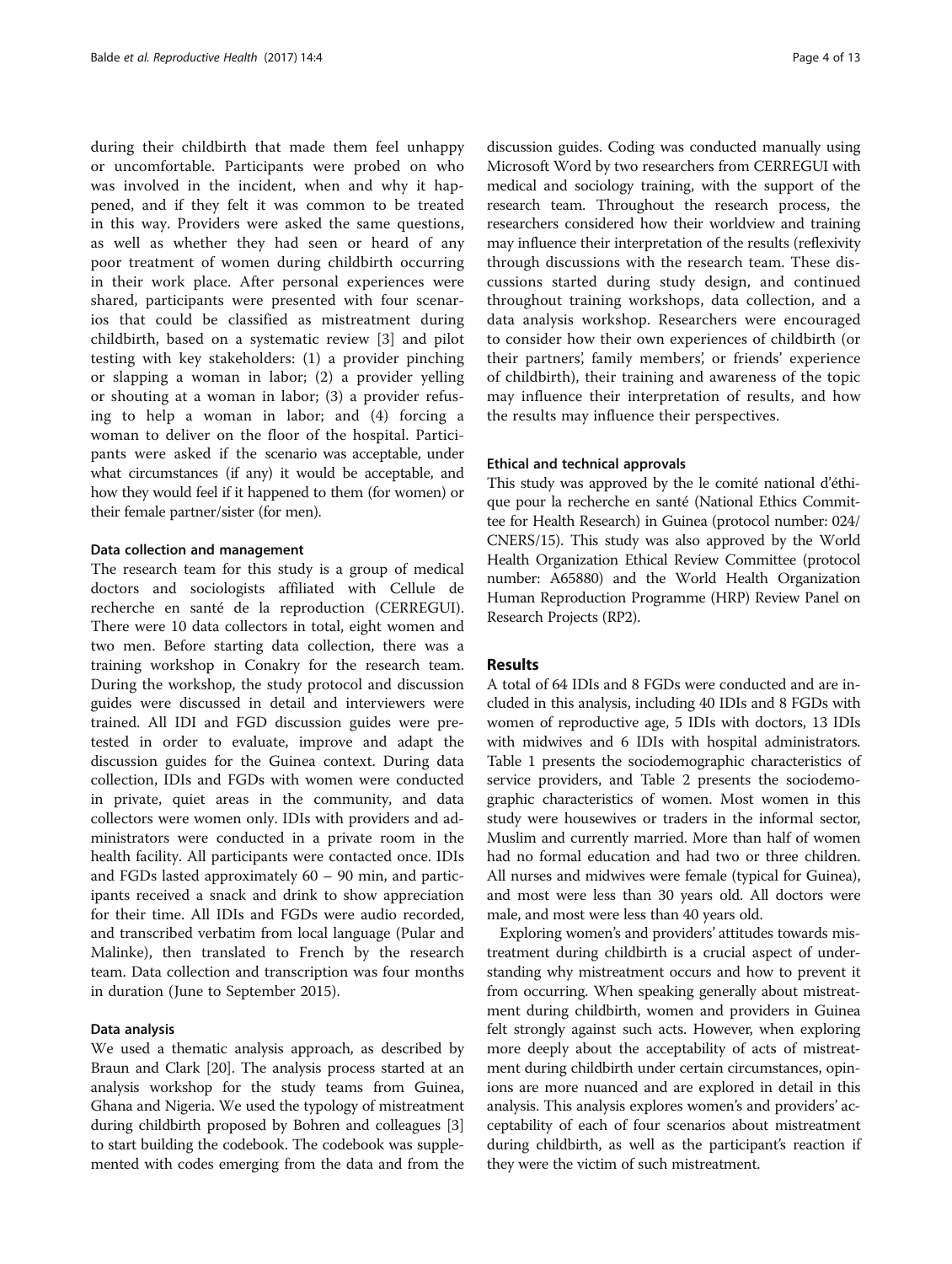|                     | Nurse/midwives<br>$n = 13$ | Doctors<br>$n = 05$ | Administrators<br>$n = 06$ |
|---------------------|----------------------------|---------------------|----------------------------|
| Age (years)         |                            |                     |                            |
| <30                 | 6                          | 1                   | 0                          |
| $30 - 39$           | 3                          | 3                   | $\Omega$                   |
| $40 - 49$           | $\overline{2}$             | 0                   | 1                          |
| $\geq 50$           | $\overline{2}$             | 1                   | 5                          |
| Marital status      |                            |                     |                            |
| Single              | 1                          | 0                   | 0                          |
| Married             | 12                         | 5                   | 6                          |
| Widowed             | 0                          | $\mathbf 0$         | $\mathbf 0$                |
| Gender              |                            |                     |                            |
| Female              | 13                         | 0                   | $\mathbf{0}$               |
| Male                | $\Omega$                   | 5                   | 6                          |
| Years of experience |                            |                     |                            |
| $0 - 4$             | 5                          | $\overline{2}$      | 1                          |
| $5 - 9$             | 5                          | $\overline{2}$      | 0                          |
| $10 - 15$           | 1                          | 0                   | $\mathbf{0}$               |
| $15+$               | 2                          | 1                   | 5                          |
| Hospital location   |                            |                     |                            |
| Urban               | 8                          | $\overline{4}$      | 3                          |
| Peri-urban          | 5                          | 1                   | 3                          |

<span id="page-4-0"></span>

| <b>Table 1</b> Sociodemographic characteristics of participants: |  |
|------------------------------------------------------------------|--|
| healthcare providers and administrators                          |  |

# Scenario 1: pinching or slapping a woman during labor and childbirth

The majority of women believe that slapping or pinching a woman during labor is not acceptable, because woman in labor are already suffering from pains, anxieties and worries. When women are already agitated from the pains, being slapped or pinched by a provider was perceived to be counterproductive, particularly because the providers are supposed to be helping them.

# Interviewer: When is it [slapping or pinching] acceptable?

Participant 7: Never acceptable, because all women in childbirth know that contractions are painful…Some women in childbirth do not respect suggested positions, but it does not justify slapping or pinching the woman. [FGD women, 24 years old, urban]

# Interviewer: If a woman was pinched or slapped by a health worker during her childbirth, would this be acceptable?

Participant: It is not acceptable. If I am in [labor] I don't to be insulted, or pinched, or brutalized. Because if it is my sister, it is not acceptable, so it should be

equal for all women. [IDI female midwife, 32 years old, peri-urban facility]

Rather than using physical force to encourage a woman to cooperate, women suggested that providers should ask the people who accompanied the woman to the facility (e.g.: her mother/mother-in-law, husband, sister or friend) for their assistance to support the woman.

Women who provided justification for pinching or slapping ultimately believed that providers were using physical force in order to save the woman or baby's life, and approximately one-quarter of women in this study were accepting of pinching or slapping for this reason.

Participant P5: Why do they slap you? Some are difficult, refuse to obey doctor's recommendations, not to harm the baby, the doctor can get upset against the woman because he is scared of the baby's death. [FGD women, 25 years old, urban]

Women who were accepting of slapping or pinching believed that women's behaviors during labor and childbirth put their lives or their baby's lives at risk. These behaviors can be organized into four categories: (1) when the woman refuse to cooperate; (2) when the woman is impolite, rude or insulting to the provider; (3) when the woman crosses her legs during childbirth; and (4) when the woman shouts during labor and childbirth. When women justified pinching or slapping for any reason, they were likely to justify it for more than one circumstance.

Participant P9: Some women are very difficult. When I went to childbirth at the communal health facility in Conakry, midwives hit a woman very well, it was due to how she delivers, because she was crying badly by saying "woyoyi daddy, mummy, help me, help me,"... It's because she was difficult, that is why she was hit. She was not stopping shouting. She was hit due to her behavior.

Participant P3: …it is because it is sure if she does not keep quiet, something bad will happen to the baby or the mother. At that time, she [should] be hit. Participant P2: If you go there to make a row, they will hit you. But if you go there not to be hit, they will not hit you.

Participant P5: Ah! If you do not keep quiet, they will slap you. [FGD women, urban]

Slapping or pinching a woman during childbirth was sometimes acceptable if she is uncooperative, "difficult", or refuses to collaborate with the providers. When women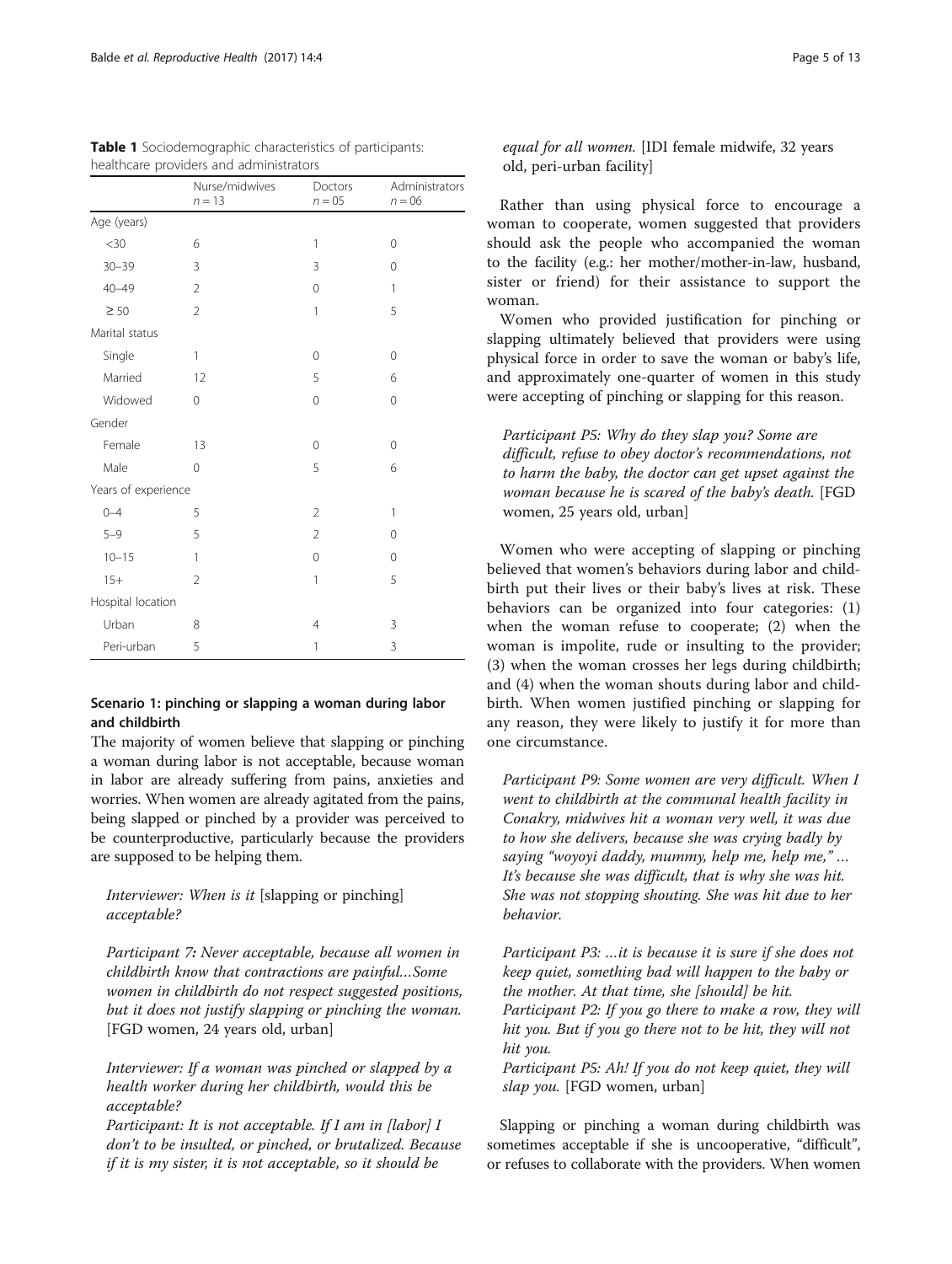|                           | IDIs $(n = 40)$          | FGDs $(n = 8$ FGDs <sup>a</sup> ) |
|---------------------------|--------------------------|-----------------------------------|
| Age (years)               |                          |                                   |
| $<$ 20                    | 10                       | 13                                |
| $20 - 24$                 | 10                       | 20                                |
| $25 - 29$                 | 9                        | 21                                |
| $30 - 34$                 | $\overline{4}$           | 8                                 |
| $35 - 39$                 | 6                        | 5                                 |
| $\geq 40$                 | 1                        | $\overline{2}$                    |
| Marital status            |                          |                                   |
| Single                    | $\mathbf 0$              | $\mathbb{1}$                      |
| Married                   | 39                       | 68                                |
| Divorced/Widowed          | 1                        | 0                                 |
| Location                  |                          |                                   |
| Urban                     | 20                       | 39                                |
| Peri-urban                | 20                       | 30                                |
| Rural                     | 0                        | 0                                 |
| Religion                  |                          |                                   |
| Christian                 | $\mathbf 0$              | 7                                 |
| Muslim                    | 40                       | 62                                |
| Education                 |                          |                                   |
| None                      | 18                       | 36                                |
| Primary                   | 6                        | 11                                |
| Secondary                 | 14                       | 19                                |
| Tertiary                  | 2                        | 3                                 |
| Diploma                   | $\mathbf 0$              | 0                                 |
| Employment                |                          |                                   |
| Business/private sector   | 0                        | 0                                 |
| Civil servant             | 1                        | 0                                 |
| Hair dresser              | 0                        | 3                                 |
| Housewife                 | 7                        | 24                                |
| Tailor                    | 5                        | 15                                |
| Teacher                   | 3                        | $\overline{2}$                    |
| Trader                    | 18                       | 21                                |
| Students                  | 6                        | $\overline{4}$                    |
| Number of living children |                          |                                   |
| $0 - 1$                   | 12                       | 23                                |
| $2 - 3$                   | 16                       | 32                                |
| $4 - 5$                   | $\overline{\phantom{a}}$ | 11                                |
| $6+$                      | 5                        | 3                                 |

<span id="page-5-0"></span>

| <b>Table 2</b> Sociodemographic characteristics of participants: |  |
|------------------------------------------------------------------|--|
| women of reproductive age                                        |  |

<sup>a</sup>8 FGDs conducted with a total of 69 participants (6 FGDs conducted with 9 women, 1 FGD with 8 women and 1 FGD with 7 women)

are uncooperative, slapping or pinching could be used to stigmatize the woman's response and encourage her to obey the providers' instructions.

Participant: There are difficult women, some of us stand, bend, kneel or hop. They hit you, or bend on you, they tell you, "you have to lie down here to avoid issues to the baby." At that time, if they insult me or hit it is acceptable because it is to help me. [FGD women, 24 years old, peri-urban]

Following the providers' instructions was perceived to facilitate a favorable and pleasant outcome during childbirth. Women often used expressions like "refuse to keep quiet", "a difficult woman", "refuse to cooperate" to underline the necessity of absolute submission of the woman to the provider during childbirth. These women were viewed as not understanding or adhering to the instructions given by the providers. Women also felt that when women have poor attitudes during their interactions with providers, or if she insults the provider, then the provider "ought to slap" the woman.

Participant P10: If you go there and you show impoliteness, you do not apologize, they will leave you there, to do what you want until the delivery time… But it is not normal for a doctor to pinch or slap because at that time she is not controlling herself. If you show impoliteness to a doctor when he is assisting you, at that time he can hit you, he does not have any sin towards you.

Participant P8: It's when those who childbirth use harsh language or they are difficult and when they prevent them to do their work. So they get upset, that is why they do things like that. If not, if you show them you are wise, they will really take care of you. If you show them impoliteness, they will badly take care of you, and it is not their will, it's up to you. [FGD women, urban]

Participant P10: there are others, if they go to childbirth, they are very difficult to control, they can shout or insult. I saw some women insulting their husbands by telling them they are responsible for what they are facing. All this can irritate people who are beside you. It can push him/her to slap you. All this, you are the one who creates this. [FGD women, 27 years old, urban]

Similarly, when women cry out "excessively" due to labor pains, some women believed that slapping or pinching a woman are acceptable means by which to keep her quiet. Their rationale is that a woman's cries may irritate the provider, and that slapping her will help the woman to focus and deliver silently.

During labor, some women cross their legs either to help cope with pain or to maintain dignity and privacy.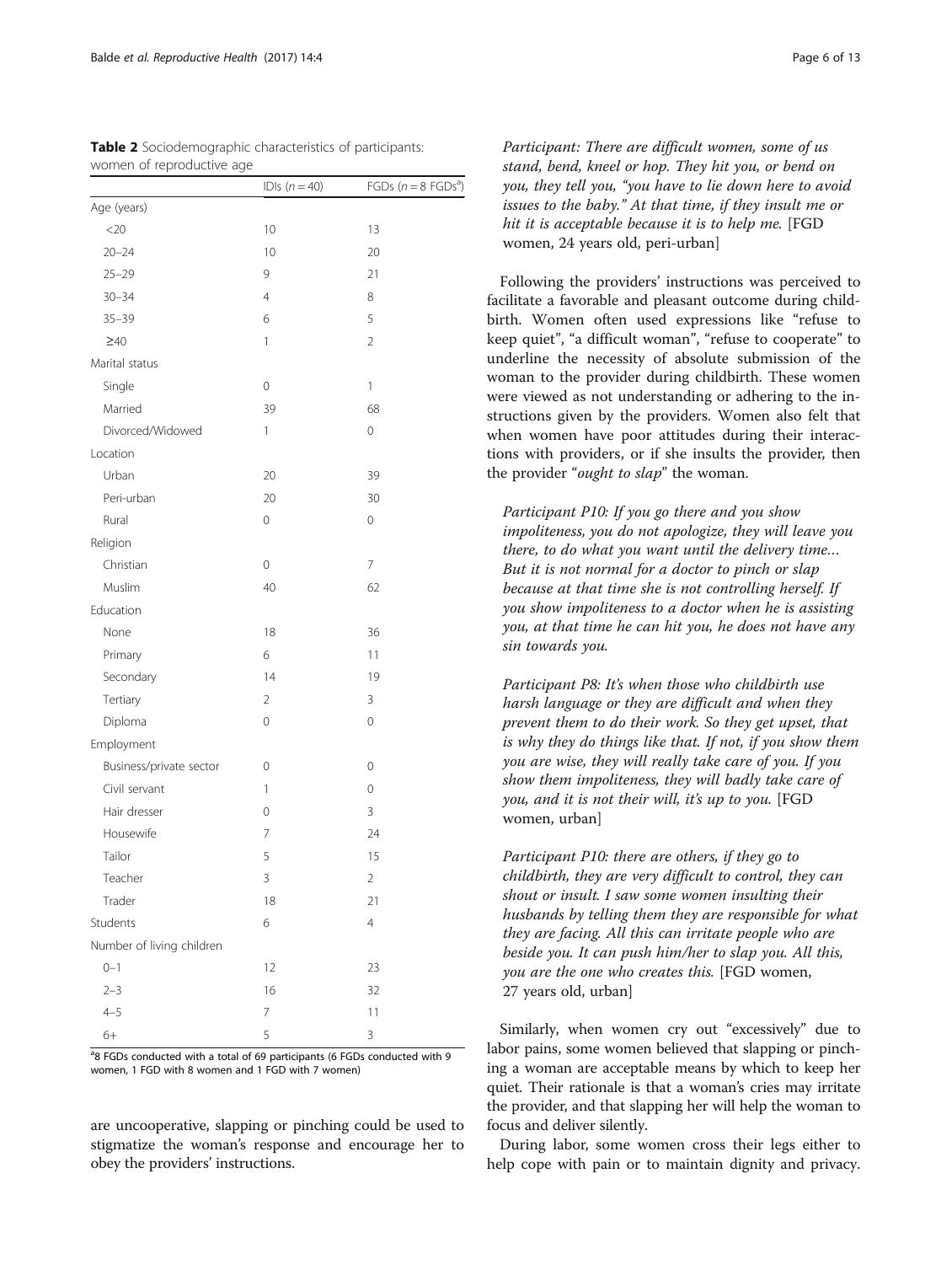When this happens, some younger women considered it acceptable for providers to slap or pinch the woman as a corrective measure to encourage the woman to open her legs. These women believed that slapping a woman who closed her legs is acceptable "because it is to save the baby". However, older women (>25 years old) and providers did not share this view.

Participant P5: It's when the baby is getting out, because there are some women who tighten the legs, if the doctor does not have any solution he will hit the legs at that time, it is acceptable at that time it's to help you.

Participant P4, 22 years old: During delivery time if the woman crosses her legs or does some movements which can harm the baby, I can accept. [FGD women, peri-urban]

In contrast, providers did not disclose any situations that they believed were acceptable to slap or pinch a woman during childbirth.

# Scenario 2: yelling or shouting at a woman during labor and childbirth

The majority of women and health workers believe that it is not acceptable for a health worker to shout at a woman during childbirth, and preferred that service providers talk gently to the woman to guide her through labor without shouting. Shouting or yelling disturbed the woman and some women felt that it can negatively influence her labor progress. However, shouting happens frequently and may be considered "normal" behavior:

Participant R1: Yes, it is normal, if you are not quiet, they should shout on you. But if you are quiet they don't shout on you.

Participant R3: It is normal in two cases and if it is to save the baby, they tell you to "do this or do you want to kill your baby?" They should shout on you telling you to act like that, do like this in order not to kill your baby, you do it gently, and don't go beyond.…

Participant R8: In one way shouting is good. There are women, when they start labor, they lose reference marks; to shout on those ones is good.

Participant R5: There are women, they arrive, they are suffering, then they tell them to act gently, they shout on them to reduce their agitation…

Participant R3: In two cases it's normal, one if it is to save the baby, they tell you to this or would you like to kill the baby, they ought to yell at you by saying do

like this, for not killing the baby they do it slowly without going beyond the norms. Participant R2: Yelling at you is good if it is to help you for not delivering in bad position or preventing losing the baby. [FGD women, urban]

Approximately half of the women in this study gave scenarios in which shouting may be acceptable, whereas a small minority of health workers believed that shouting was acceptable under any circumstance. For both groups of participants, the most common scenarios where shouting would be acceptable were when the woman "does something wrong", is disobedient, "not calm", due to "excessive shouting" of the woman, or to save the baby's life. Health workers used shouting in an attempt to reduce the woman's agitation and encourage her to cooperate.

Interviewer: When would shouting be acceptable?

Participant R9: If it comes from the behavior of the woman, yes, but if without any reason, the worker shouts on you, it is not acceptable...

Participant R7, 24 years old: In fact, if it comes from the woman it is acceptable, but if the woman didn't do anything bad, then it is not acceptable. [FGD women, urban]

Interviewer: If a woman was yelled or shouted at by a health worker during her childbirth, would this be acceptable?

Participant: You can effectively yell, but don't hit. When you can yell, is only if the woman closes her legs when she is in complete [cervical] dilation]. So she won't kill her baby, you can yell at her, or even bring people to hold her. Because, there if you don't do that, you are in risks of killing the baby. [IDI male doctor, 52 years old, peri-urban facility]

Women were reproached by health workers for being disobedient, and some women and one health worker believed that shouting was then acceptable "if you refuse to obey," "refuse to follow the doctor's midwife's instructions," or if the woman makes "errors".

Participant: Acceptable if you want to save the baby or the mother. She does some actions and now you can't slap her or hit her, you yell without noticing in that case it is acceptable if not you have to advise her slowly she will understand. [IDI female midwife/nurse, 28 years old, peri-urban facility]

Participant R6: It's when she is not calm and they have already told her to be calm, they can yell at her…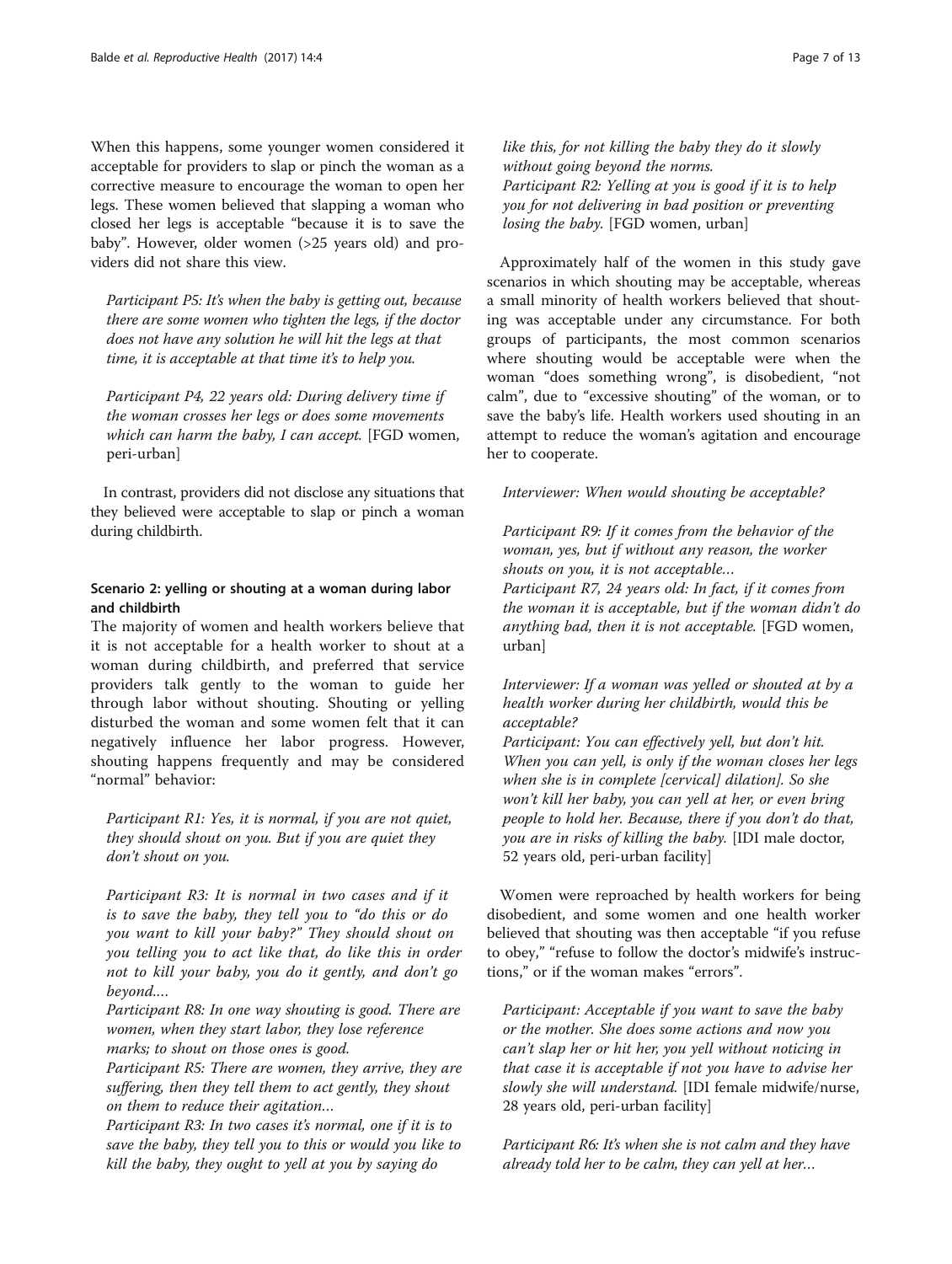Participant R7: It's when they tell her to be calm and she refuses, there they can yell at her to prevent issues for them. [FGD women, peri-urban]

However, neither women nor health workers discussed how poor communication between the health worker and woman, or a woman's lack of knowledge of the process of labor and childbirth, could contribute to what is perceived as a woman's disobedience.

Some women also suggested that a provider could shout at a woman when the woman is making "too much noise" during labor. They believed that when women cried out, it disturbed the rest of the hospital and having a health worker yell at her would help to calm her down.

Participant: It's when the women cry more or refuse to be calm. For that you can shout just to make her calm. [IDI woman, 26 years old, peri-urban]

The final condition of acceptability of a health worker yelling at a woman is if the woman closes her legs when the baby's head is coming out or during the delivery of the placenta.

Participant R2: It is acceptable if it is to save my baby and myself that they shouted on me. Participant R5: It is normal because if you tighten your legs on the baby, you'll suffer and make your baby suffer.

Participant R3: It is normal in two folds. First it is at the time the baby is engaged, second at the moment they take out the placenta. We hear that if you are not quiet at this time, if the placenta remains there you will bleed. So shouting is normal. [FGD women, peri-urban]

Participant: You can effectively yell, but don't hit. Where you can yell, it occurs only if the woman closes her legs, she is in complete dilatation, for not killing her baby, you can yell at her even bring people to hold her down…because, if you don't do that, you are at risk of killing the baby. But sometimes you are not responsible of what you are doing. We mustn't hit, yell in normal conditions, but if the woman is in a complete dilatation you will yell. [IDI male doctor, 52 years old, peri-urban facility]

In this circumstance, yelling is considered appropriate in order to prevent the baby's death or the woman bleeding during childbirth.

#### Scenario 3: refusing to help woman during labor

Participants were asked about their acceptability of a provider refusing to help a woman during labor. All respondents (women and service providers) recognize that it is unacceptable for a health worker to refuse to assist a woman during childbirth. One women expressed that "if you go to hospital you ought to be helped" [FGD women, 43 years old, peri-urban]. Another woman stated that the providers already received a salary to provide services; thus, the providers had a moral obligation to take care of

Participant: No, no one will accept it. You go to hospital and they take your money without assisting you. No, it is not good. It must not be, because if they take your money they ought to take care of you, don't they? They take care of you until you recover. [IDI woman, 35 years old, peri-urban]

the women:

However, women explained that providers often refused to assist them during childbirth, because they did not pay the requested "informal payment". In Guinea, maternity services have been free of charge since 2011. Informal payments to a health worker for her services was not unacceptable to women; rather, it was paying the health worker as a prior condition to care that women found unfathomable.

Participant P8: It's when she delivers and she (midwife) is beside you ought to give her at least something even though she does not request.[FGD women, 30 years old, peri-urban]

Women expressed that if they were satisfied with their care, then they would often willingly offer a small gift or payment to the health worker  $-$  a culturally acceptable expression of their gratitude.

# Scenario 4: forcing a woman to deliver on the floor of the hospital

Participants were asked if providers forcing a woman to deliver on the floor of the delivery room was acceptable. This refers to the providers demanding that the woman gets down off the hospital bed to deliver on the floor. Almost all women considered this to be a grave form of mistreatment that caused an undue amount of shame on the woman. They believed that a main reason that women go to the hospital for childbirth is to give birth in a hospital bed; therefore, not allowing this to happen is a serious concern with lasting impact.

Participant: It is not acceptable. Even if the woman who delivers will not accept it, she would prefer to go home and deliver herself, even though she will die. [IDI woman, 23 years old, peri-urban]

A small minority of women suggested that there could be situations where it was acceptable for women to be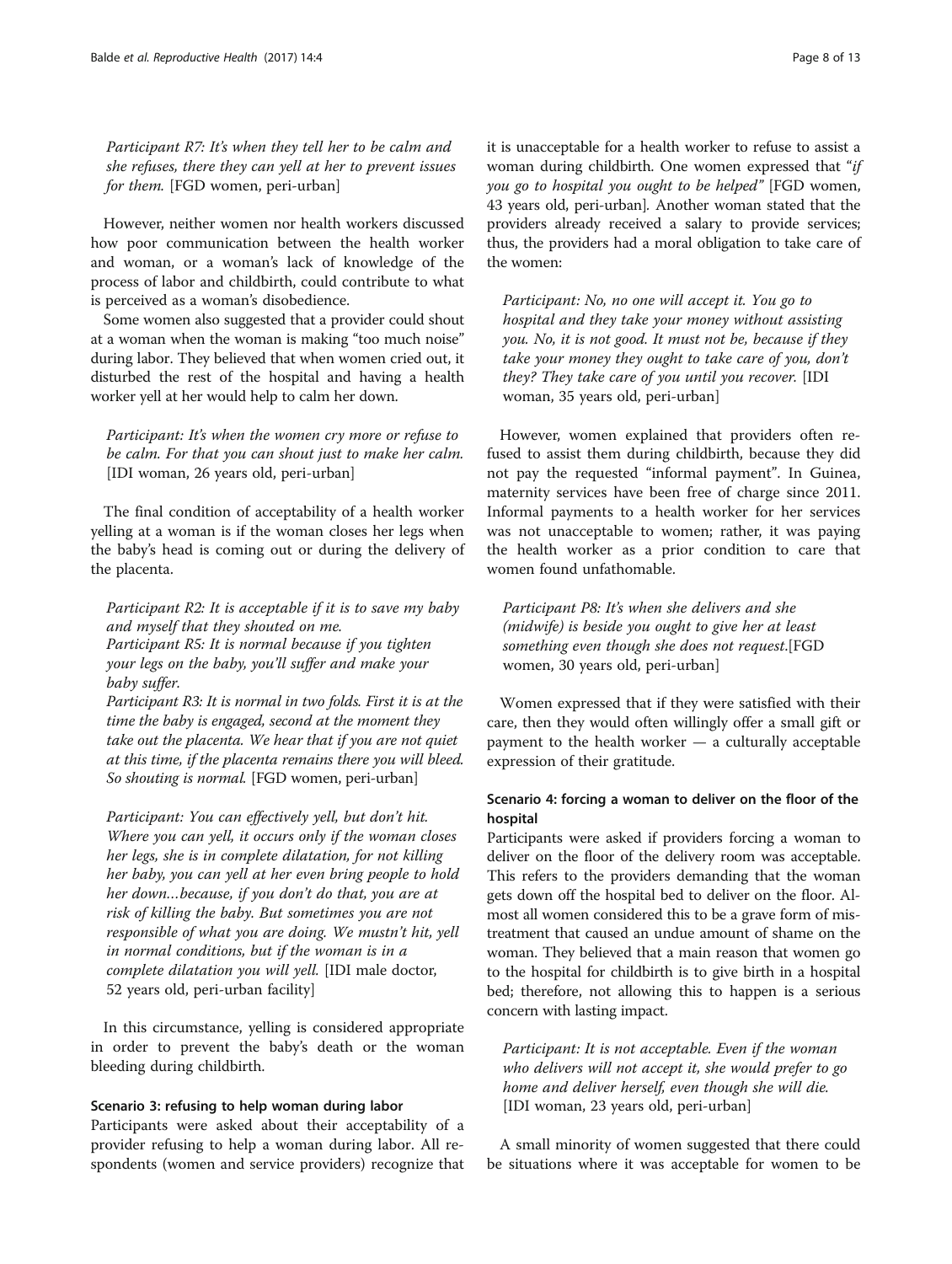forced to deliver on the floor. The first scenario is if the woman refuses to calm down, be quiet and stay still, then the provider may force her onto the floor to prevent her from falling.

Participant: During contractions, they might go on the floor to avoid falling. If she is doing too many movements which are not good, we send her to the floor, it when she does too much bad movements. [IDI woman, 23 years old, peri-urban]

R: It is when they ask her to keep quiet so that she does not fall down and she refuses. There, they can hold her down and put something on the floor and force her down from the table to lie there. [IDI woman, 18 years old, peri-urban]

Second, if the woman prefers to give birth on the floor then she should be allowed to, for example if she were uncomfortable on the bed or the bed was too narrow.

Interviewer: If a health worker forced a woman down from the table during childbirth would this be acceptable?

Participant 1: It must not be, but there are others if they go there to childbirth, they do not stay in bed to childbirth, they sit on the floor and childbirth or lie down on the floor and childbirth. It is what they prefer. [FGD woman, peri-urban]

However, women agreed that this should only happen if the hospital was clean, which they did not expect to happen: "I will not be happy at all because the hospital is not clean to hold someone like that" [FGD women, peri-urban]

Providers agreed that forcing a woman to deliver on the floor was inappropriate and should not happen. However, several providers described that some women ask them to move the mattress onto the floor for them to give birth. In this circumstance, the midwife would try to accommodate the woman's request, but would not force the woman to do so.

R: It is acceptable if the woman decides to give birth on the floor. But there too, you do not let her give birth on the floor directly, you get down the mattress from the bed and she gives birth there. [IDI nurse/midwife, 32 years old, peri-urban]

Providers also noted that women were sometimes forced to deliver on the floor of the hospital because all beds were full: "When the delivery room is full, and all beds are busy and another woman comes to childbirth, we don't have anywhere to put her" [IDI nurse, 48 years old, urban].

# Comparing the acceptability of circumstances for mistreatment during childbirth

There are similarities of when the four scenarios of mistreatment during childbirth would be acceptable to the women and providers in this study. Table 3 presents a comparison of the circumstances where mistreatment during childbirth may be acceptable. Slapping and yelling at a woman who considered acceptable to punish a woman for several of the same "indiscretions", including women who crossed her legs during the birth, or women who were uncooperative, disobedient, or making too much noise. Interestingly, a provider slapping a woman was also considered acceptable punishment for a woman being rude, impolite or insulting to a provider, yelling at the woman was not considered acceptable behavior in this circumstance. Having the woman give birth on the floor of the health facility was another form of punishment for women being disobedient, uncooperative or making too much noise during labor. Additionally, giving birth on the floor was considered acceptable for other health system constraints, such as a lack of bed space or if the woman

Table 3 Comparison of women's and providers' perspectives on the acceptability of circumstances for mistreatment during childbirth

| Circumstance                                         | To slap | To yell | Refuse to help | Deliver on floor |
|------------------------------------------------------|---------|---------|----------------|------------------|
| Woman is uncooperative or disobedient                |         |         |                |                  |
| Woman is impolite, rude or insulting to the provider |         |         |                |                  |
| Woman crosses her legs during delivery               |         |         |                |                  |
| Woman is making "too much noise" during labor        |         |         |                |                  |
| Wish expressed by a woman in labor                   |         |         |                |                  |
| Prevent a woman from falling off the table           |         |         |                |                  |
| If the woman does not have contractions              |         |         |                |                  |
| No more bed space                                    |         |         |                |                  |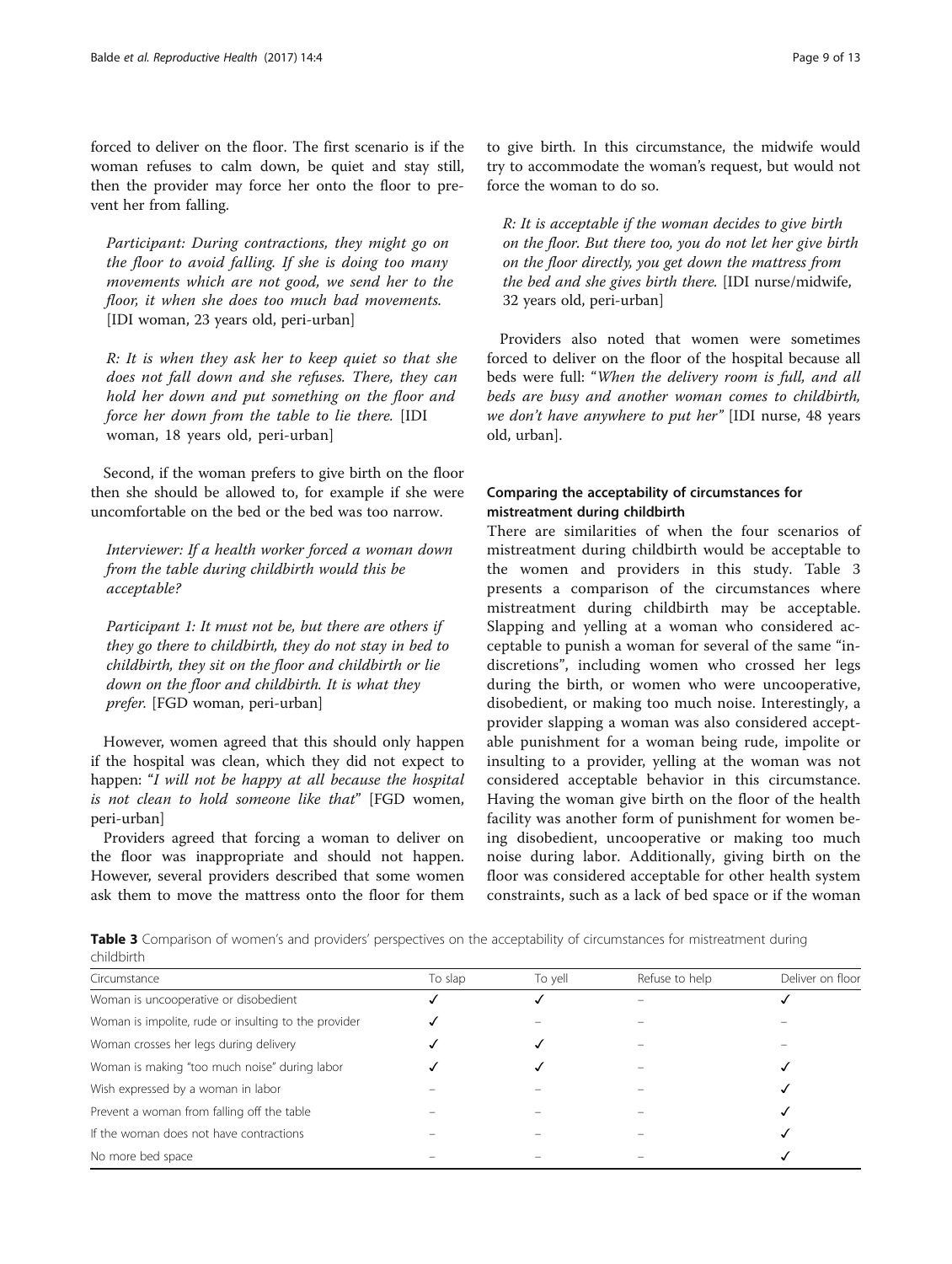did not have contractions, and thus did not need to be on the delivery bed.

In particular, there are clear similarities between the circumstances acceptable to slap, pinch or shout at a woman, including if the woman is uncooperative, disobedient, crosses her legs, or is making "too much noise".

#### Reactions of the participants to the four scenarios

Both women and female providers in this study were asked how they would respond if they were on the receiving end of the four scenarios discussed. Male providers were asked how they would respond if their female partner or sister were on the receiving end of one of the four scenarios. Women's and providers' reactions to slapping, pinching and yelling scenarios were similar; although yelling was slightly more acceptable than pinching or slapping.

Almost all women reported that they would feel deeply unhappy and angry. For a minority of women, this dissatisfaction would turn into acceptance and forgiveness. Women who believed that they would forgive the provider for their violent gestures believed that they themselves were to blame for inappropriate behavior during labor, which caused the provider to react. These women believed that the provider acted to save the baby's life: "if they yell at me, I will not get upset because it's in my interest" [FGD woman, urban].

#### Interviewer: How would you feel if it happens to you?

Participant P10: If a service provider slaps me during childbirth, at that time I will say he has not helped me. But after delivery in good conditions, when I see my baby lying and crying, I would be happy and I will forgive him because if he didn't guide me, I wouldn't keep quiet and I will lose my baby. [FGD women, 24 years old, urban]

However, most women and providers believed that her unhappiness would influence her next actions and decisions, including to influence her careseeking behaviors, cause her to complain to a supervisor, or to enact revenge against the offending provider. Many women believed that they would not choose to deliver in that hospital again, in order to avoid poor treatment in the future, and some women even threatened to deliver at home. Health workers agreed that they would not recommend for women who had been physically abused to return to the same hospital again.

P7: Will never go there anymore, we will get upset and if we see someone going there, we will tell the person not to go to that hospital, because they are many

hospitals she can go somewhere else but not there. [FGD women, 22 years old, peri-urban]

# P2: If they slap me, I will not go back there. I am suffering I would concentrate on myself and childbirth at home. [FGD women, 26 years old, urban]

Second, some women believed that they would be so angry at the provider for slapping or pinching them, that they will physically attack the offending health worker after their delivery. These women felt that this would be appropriate "payback": "if a service provider does it to me I will wait till I finish and we will fight" [IDI woman, 39 years old, urban]. A minority of health workers agreed that they would "payback" the offending health worker.

A majority of providers but a minority of women explained that they would complain to the provider's supervisor, in hopes that the supervisor will take action to prevent this from happening again. Both women and providers believed it would be best to wait until after the delivery was finished, so that a complaint did not further influence their treatment.

Reactions to providers refusing to help a woman were varied. First, many women felt that their only possible reaction was to submit to the situation and "the best thing is to give yourself to God will" [FGD women, urban]. Many women felt that they would be very unhappy, but that there was nothing they could do to change the situation. In contrast, providers felt they would be "beyond anger" and believed that they would talk directly to the provider denying treatment. Some women and almost all providers believed they would complain to the hospital supervisors, believing that refusing to help a woman in labor is "criminal" and such behavior should be punished. In the future, both women and providers would not want to be cared for by the same provider, and may seek care in other hospitals.

Reactions to forcing a woman to deliver on the floor depended on the situation. When women were forced from the bed because of slow contractions, they would follow the instructions of the provider, albeit reluctantly as it was considered a shameful request. More than half of women believed that although they were unhappy, they would not react further. However, providers stated that they would "refuse to get down" [IDI nurse/midwife, 57 years old, peri-urban], demand an explanation from the provider in order to understand why this happened, and complain to the supervisor. Some women and providers felt that they would either leave the hospital immediately to finish giving birth at home, or never go back to that hospital for childbirth in the future.

Participant: I will badly react. We don't have to force a woman down from the table to make her deliver on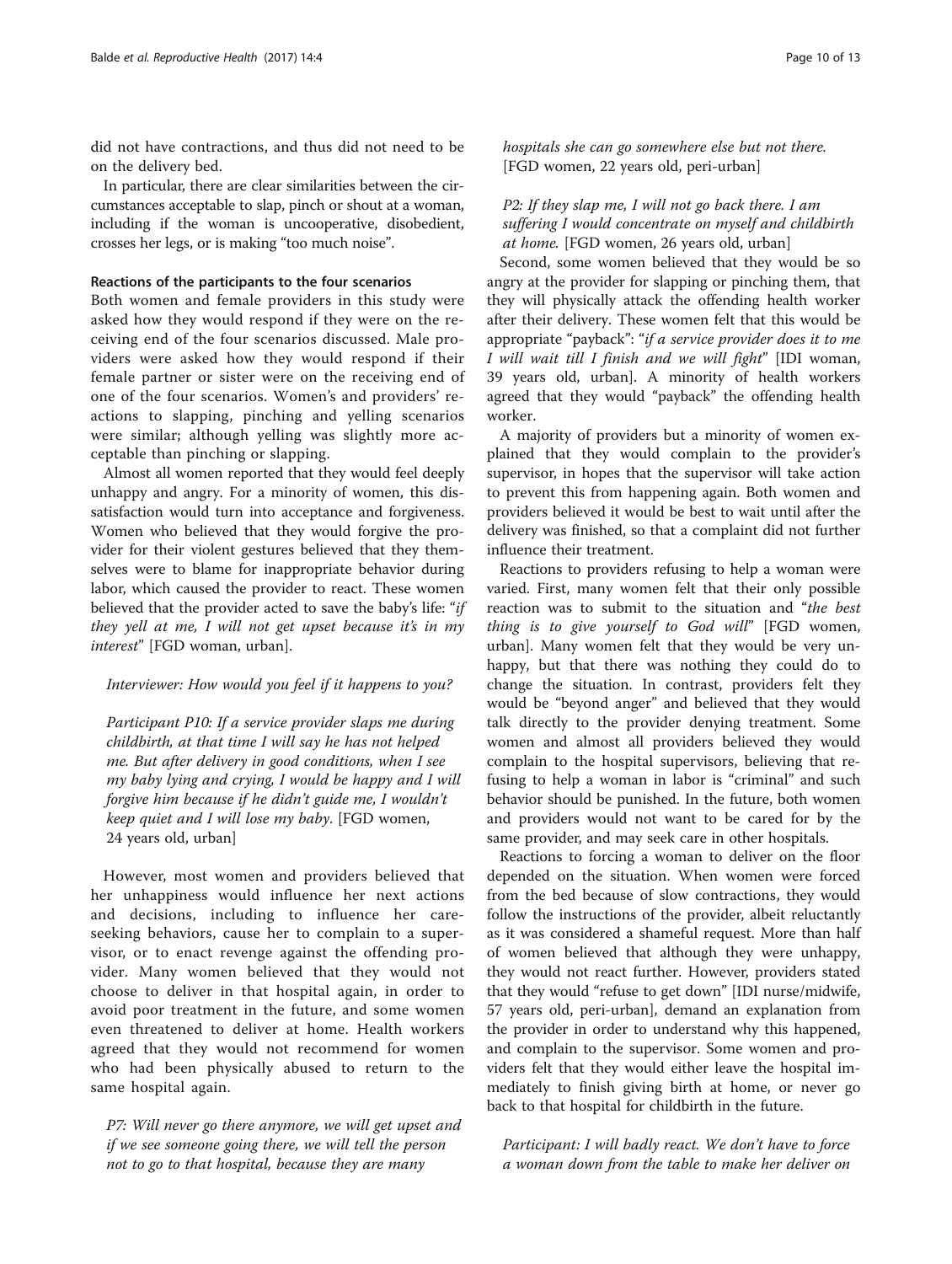the floor. It is not good. I will leave the hospital and go home to childbirth. Next time I will stay at home. [IDI nurse/midwife, 28 years old, urban]

R:It is not acceptable, she prefers to go back home and deliver there by herself, even if she will die, she prefers that than delivering on the floor in hospital. [IDI woman, 23 years old, peri-urban]

# Conclusions

We explored the acceptability of four scenarios of mistreatment during childbirth: physical abuse, verbal abuse, refusal to assist a woman in labor, and forcing a woman to deliver on the floor of the delivery room. For each scenario, we explored the circumstances under which the scenario would be acceptable (if any) and why these circumstances were acceptable. This study demonstrates that in Guinea, both women and service providers are accepting of mistreatment during childbirth under certain circumstances. Midwives and doctors may use abusive techniques to get women to cooperate, and paradoxically some women accept such mistreatment if they believe it will benefit their health or their baby's health. These results are important because they highlight the types of mistreatment that women are subjected to during childbirth in the hospital, and the social norms regarding whether such treatment should be acceptable or not.

Furthermore, social norms regarding violence and how women are treated may be deeply held in Guinea. According to the 2012 DHS, the majority of women (92%) and men (66%) believe that a man beating his wife is acceptable under at least one condition, including burning the food, arguing with him, leaving the house without telling him, neglecting the children, or refusing sexual intercourse [[15\]](#page-12-0). This justification for violence among the majority of women in Guinea is a reflection of the social construct in which they live. Findings from this study are analogous and suggest that women and healthcare providers believe that mistreatment is justifiable under certain circumstances, such as when women cry out or are noncompliant with providers' demands. Both women and providers believed that slapping or yelling at a woman was an appropriate response to a woman's disobedience while in the health facility for childbirth. In this context, women were expected to always obey the requests of the healthcare providers; their own needs and preferences, such as crying out in pain or delivering in a non-supine position, were often ignored. Societal hierarchies in Guinea may systematically disempower women, and could be an explanation for why shameful acts of mistreatment during childbirth are not denounced and perpetrators are not held accountable. Therefore, women's acceptance of mistreatment during childbirth by service providers may be justified within the context of violence in Guinea.

The capacity of the health system in Guinea is limited and faces several serious challenges, including inadequate numbers of qualified health workers, and weak infrastructure, health information systems, logistics, surveillance, and drug supplies. Minimal investment in health systems, both from the government and international aid, has led to challenges with resiliency, compounded by the 2014– 2015 Ebola outbreak. Weak health systems have limited capacity to cope or improve quality of care. In the case of mistreatment during childbirth in Guinea, Balde and colleagues found that insufficient drugs, equipment and physical infrastructure contribute to a stressful work environment and encourages providers to express frustrations at women [\[12\]](#page-12-0). Furthermore, health worker shortages have led to women being mismanaged during labor, as there are not enough staff to provide quality care [[12](#page-12-0)]. Women corroborated these views, and believed that mistreatment occurred because health workers were poorly trained and overworked [\[12\]](#page-12-0). Similarly, Rominski and colleagues and Moyer and colleagues highlight that mistreatment during childbirth is engrained in the health system, beginning during midwifery training where trainees are exposed to mistreatment and a lack of accountability for such actions [\[10](#page-12-0), [11](#page-12-0)].

Given the pervasive nature of mistreatment during childbirth, any approach to preventing and eliminating mistreatment during childbirth must consider these important contextual and social norms and develop a comprehensive intervention that addresses root causes. Structuring the midwifery, nursing and medical curriculum to prioritize the importance psychosocial elements of maternity care, such as labor companionship, empathy, compassion, respect, autonomy and choice, would be an essential component. As a starting point, the results from this study will be shared with the Ministry of Health, WHO, hospitals, and communities. We aim to widely disseminate the results both nationally and internationally through our publications and dissemination workshops. We will work with policy-makers to increase their awareness of mistreatment during childbirth in the Guinea context and help them to develop policies to prevent mistreatment from occurring. Future research could explore the experiences of mistreatment during childbirth in other areas of Guinea to explore if our results from this study are transferable. Furthermore, this study should be used to inform the development of tools to measure the occurrence of mistreatment during childbirth in facilities, and also to develop intervention or programs to prevent mistreatment from occurring.

## Limitations and strengths

This study has some weaknesses and some strengths. Although the study sites were minimally affected by Ebola, during the epidemic many communities associated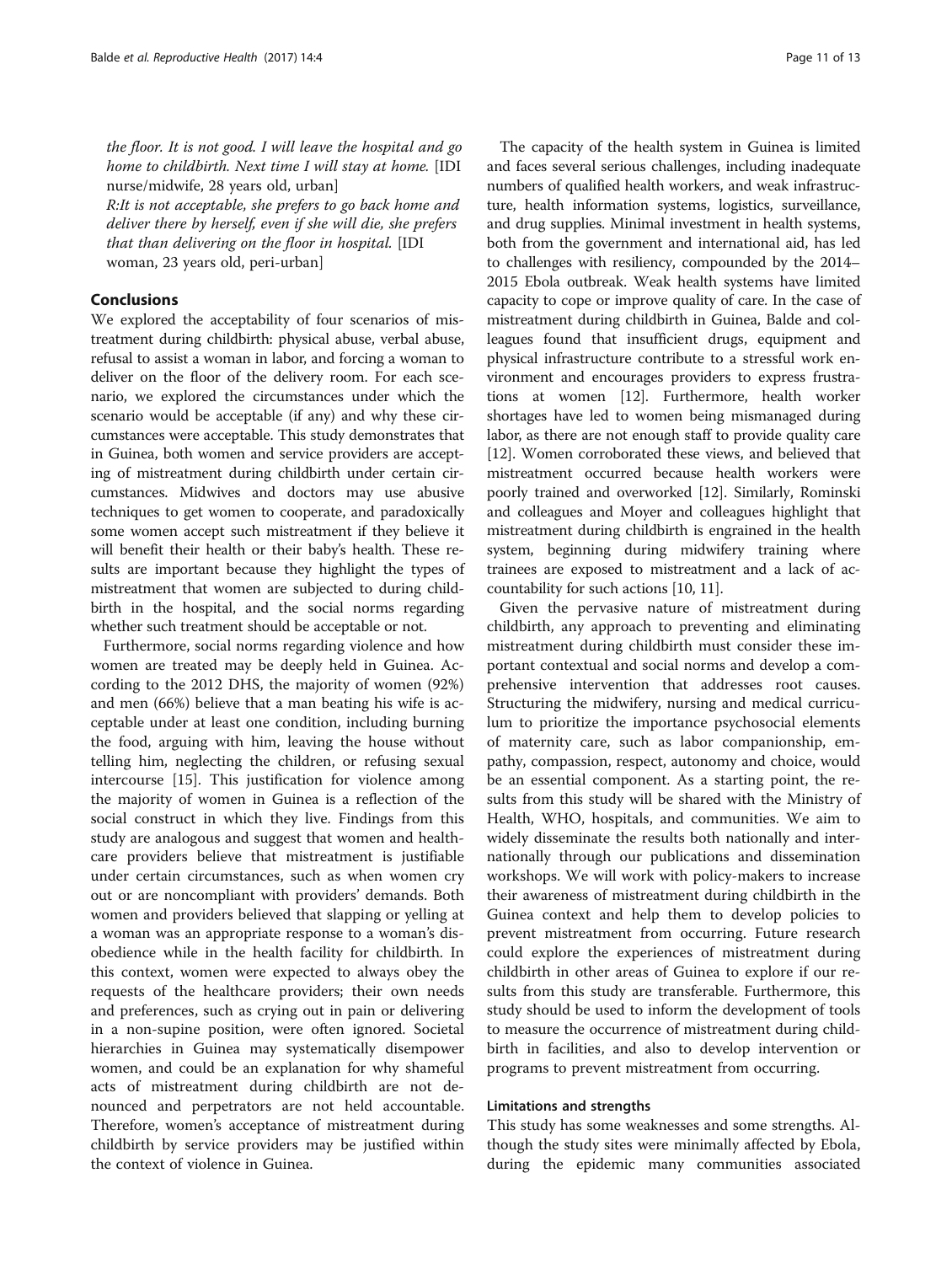<span id="page-11-0"></span>health professionals or discussions about health with Ebola. Therefore, recruiting participants was sometimes challenging, as some husbands refused to allow their wives to participate in the study. However, the study team worked to dispel these fears by reassuring potential participants that this study was related to childbirth, and would not put them at risk of Ebola. Interviews were often conducted in local languages (Pular and Malinke), and transcription from local language to French for analysis was challenging and time-consuming. This study was conducted in two towns in one prefecture of Guinea. However, we believe that the results may be transferable to other prefectures in Guinea because women across the country often face the same social contexts and realities. Furthermore, Mamou is an urban area that attracts people to move from different areas of Guinea; therefore their experiences may also be reflected in our study. This is the first study on mistreatment of women during childbirth in Guinea. Our research team consists of both sociologists and medical professionals, which strengthened our ability to interpret the results. Additionally, we were able to share the experiences of mistreatment during childbirth in the Guinea context with our colleagues working on the same project in Ghana and Nigeria. The interdisciplinary structure of the study team and analysis approach is an asset that has helped to overcome any challenges faced.

#### Research implications

This study suggests that women in Guinea experience mistreatment during childbirth, and that they may be accepting of this mistreatment under certain circumstances. These circumstances mostly relate to if the mistreatment is perpetrated with the belief that it will save the life of the mother or her baby. Moving forward, we encourage the Ministry of Health, in collaboration with WHO, to use these results to integrate the prevention of the mistreatment of women during childbirth into the national maternal health strategy. This requires efforts to change the behavior of the providers, which may be achieved through training workshops, sensitization programs and re-organization of training curriculum for medical, nursing and midwifery schools.

### Abbreviations

CERREGUI: Cellule de recherche en la santé de la reproduction en Guinée; DHS: Demographic and Health Survey; FGDs: Focus group discussions; HRP: World Health Organization Human Reproduction Programme; IDIs: Indepth interviews; LMICs: Low- and middle-income countries; MDGs: Millenium Development Goals; MMR: Maternal mortality ratio; RP2: Research Project Review Panel

#### Acknowledgements

We would like to express our sincere gratitude to the women and providers who participated in this study. We would like to thank the following individuals for their invaluable help throughout the project: Mamadou Kouyaté, Kader Camara, M. Pathé Barry, Kadiatou Diallo, Djenabou Sow, Özge Tunçalp, Olufemi Oladapo, and A. Metin Gülmezoglu. This article represents the views of the named authors only, and not the views of their organizations or institutions.

#### Funding

The funders had no role in the study design, data collection and analysis, decision to publish, or preparation of the manuscript. Funding for this project was received from a long-term institutional development (LID) grant to CERREGUI from the UNDP/UNFPA/UNICEF/WHO/World Bank Special Programme of Research, Development and Research Training in Human Reproduction (HRP), Department of Reproductive Health and Research, World Health Organization. Other countries in the "How women are treated during facility-based childbirth" project also received funding from the United States Agency for International Development (USAID).

#### Availability of data and materials

Full qualitative transcripts are available upon request from the corresponding author.

#### Author contributions

MAB, JPV and MDB designed the study with input from AB and BAD. MDB, AB, BAD, OS, HB, ASN and MAB conducted data collection and management. MDB, AB, BAD, and MAB led the analysis with input from all authors. All authors read, commented on, and approved the final manuscript.

#### Author's information

Not applicable

#### Competing interests

We declare that we have no competing interests.

#### Consent for publication

Not applicable.

#### Ethics approval and consent to participate

This study was approved by the le comité national d'éthique pour la recherche en santé (National Ethics Committee for Health Research) in Guinea (protocol: 024/CNERS/15). This study was also approved by the World Health Organization Ethical Review Committee (protocol: A65880) and the World Health Organization Human Reproduction Programme (HRP) Review Panel on Research Projects (RP2). All participants provided written informed consent prior to participation.

#### Author details

<sup>1</sup>Cellule de recherche en santé de la reproduction en Guinée (CERREGUI), University National Hospital-Donka, Conakry, Guinea. <sup>2</sup>Faculté de médecine, pharmacie et odontostomatologie, Université G.A. Nasser de Conakry, Conakry, Guinea. <sup>3</sup>Département de sociologie, Université Sonfonia, Conakry, Guinea. <sup>4</sup> UNDP/UNFPA/UNICEF/WHO/World Bank Special Programme of Research, Development and Research Training in Human Reproduction (HRP), Department of Reproductive Health and Research, World Health Organization, Avenue Appia 20, 1211 Geneva, Switzerland.

#### Received: 26 August 2016 Accepted: 7 December 2016 Published online: 13 January 2017

#### References

- WHO, UNICEF, UNFPA, the World Bank, the United Nations Population Division. Trends in maternal mortality 1990–2015. Geneva: World Health Organization; 2015.
- 2. Tuncalp Ö, Were WM, MacLennan C, Oladapo OT, Gulmezoglu AM, Bahl R, et al. Quality of care for pregnant women and newborns—the WHO vision. BJOG Int J Obstet Gynaecol. 2015;122(8):1045–9.
- 3. Bohren MA, Vogel JP, Hunter EC, Lutsiv O, Makh SK, Souza JP, et al. The mistreatment of women during childbirth in health facilities globally: a mixed-methods systematic review. PLoS Med. 2015;12(6):e1001847. discussion e1001847.
- 4. Kruk ME, Kujawski S, Mbaruku G, Ramsey K, Moyo W, Freedman LP. Disrespectful and abusive treatment during facility delivery in Tanzania: a facility and community survey. Health Policy Plan [Internet]. 2014.
- 5. Kujawski S, Mbaruku G, Freedman LP, Ramsey K, Moyo W, Kruk ME. Association between disrespect and abuse during childbirth and Women's confidence in health facilities in Tanzania. Matern Child Health J. 2015; 19(10):2243–50.